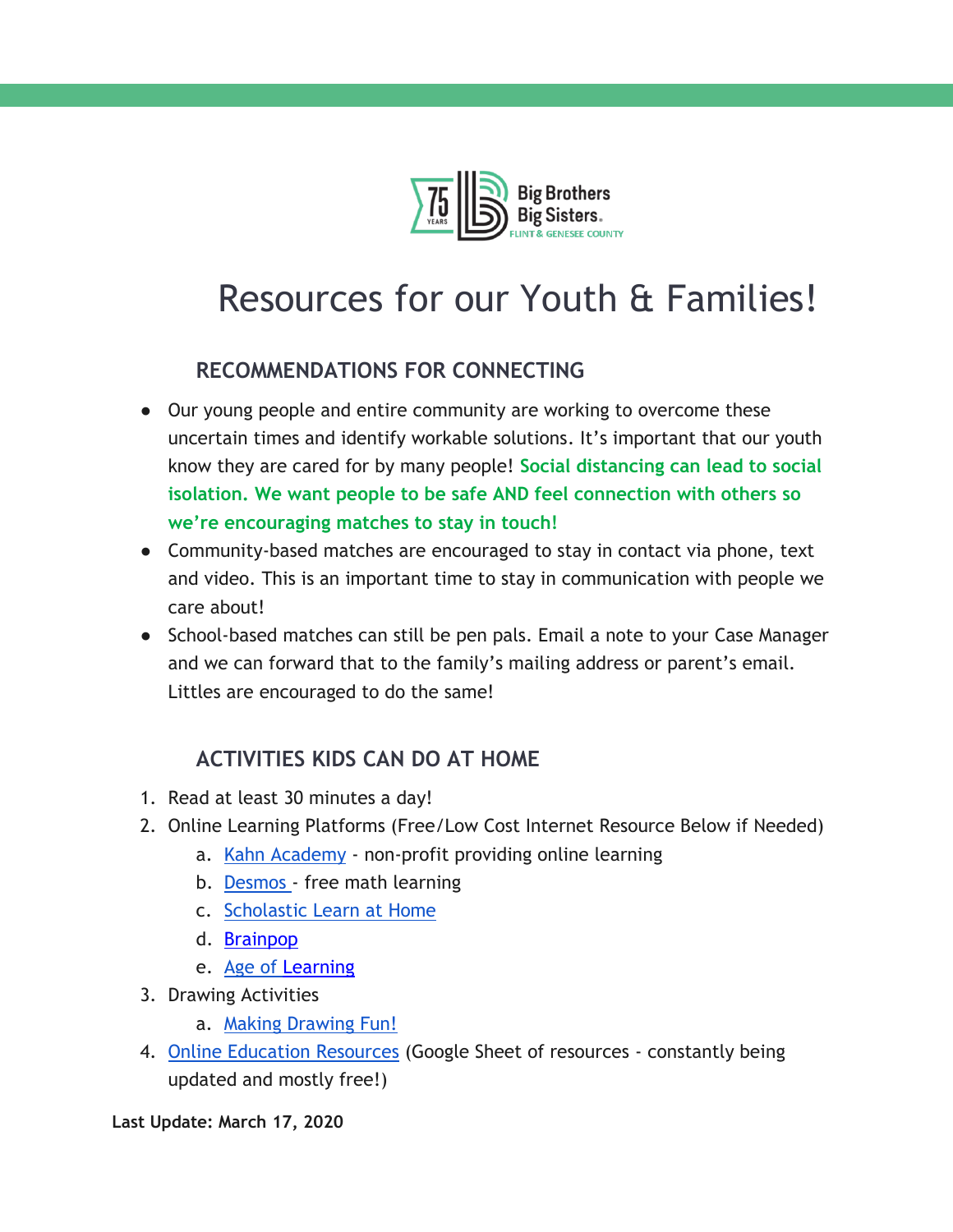- a. [Engineering education](https://docs.google.com/document/d/1oCM2Ue9w32EUIGfRXsjwEXU_-Up8D6FSSWT8YGiBEtE/preview?fbclid=IwAR1qF7bddPoXlkoRMNUXtMPVcQQfnzuGkv_vdcUO8rqmTh8jgXPdD0XS3XI) specific ideas
- 5. [Giant List](https://docs.google.com/document/d/1o6kEgCKLn3cyIm2hehhhSTIk7yRTd0C3zx49JS4wwCI/preview?fbclid=IwAR1XMoBgbLqB0W4QHpKyeFCy126BcexwYoQpZ3KC89FARksm3iEZgCQc1so) of activity ideas generated by lots of community members!
- 6. Tacoma Public students can use their school ID to access Tacoma Public Library resources - [Facebook sharing it here](https://www.facebook.com/TacomaPublicLibrary/photos/a.100538369170/10158255515399171/?type=3&theater)
- 7. [Easy Science Experiments](https://mommypoppins.com/kids/50-easy-science-experiments-for-kids-fun-educational-activities-using-household-stuff) using common household supplies
- 8. [Erin Jones is offering an hour a day through Facebook Live](https://www.facebook.com/erinjonesdreams/?__tn__=K-R&eid=ARDR4afQz8uVlGS6QWgUwGi3JTdmka21SvGTY1_CcRdC24TvuArSQZ6iNZWyftoXrFs62xO967Ew9otR&fref=mentions&__xts__%5B0%5D=68.ARDA03Enu7U2xXsyyZo-E1uMEeddA-YIpPD0GDxZ_nQpWLaP2v8EyaZ09ufsC3pR7TZKEade0kc04p3yYkA-R1REEmCRj38fPeC9uzJFDZz_8yQg7xVn3Nq9Afbv2OSCgR4eaTJlOYe-F3SuAJ2VMFnk5I6qKcSu4vQZzg-4eiKtfklKNL3BaRg-Tvt4UfaFhoV_0s4AowXk0FmGTtgmRZ02wCMBpCa7WOAnXu-3cOlkCpo6cL5T-1WxfRwWq6zQC8HCHu3wpCLUk555XGOHiihtHi_-hvMCcGo4oATqtBbcL8TUPnIlza70pws6_370k-mpSSE2OjbuZ73cZ36egGdJkw) (which can be watched later any time) a discussion about equity - all ages!
- 9. [12 Famous Museums](https://www.travelandleisure.com/attractions/museums-galleries/museums-with-virtual-tours?fbclid=IwAR2FsurdODFaqxtXnh_6yCsICouHOlQDHiBgrpz5eT4E0Bs4A-9GuuMqxuE) that offer virtual tours!
- 10.Pacific Science Center [Curiosity at Home](https://www.pacificsciencecenter.org/events-programs/curiosity-at-home/?utm_source=curiosity-at-home_03162020&utm_medium=email&utm_campaign=curiosity-at-home&utm_content=curiosity-at-home-link) kit

### **FINANCIAL & OTHER RESOURCES FOR FAMILIES**

We're asking Bigs not to do crowd-sourcing fundraising, like GoFundMe pages for specific families. Bigs, if there is a specific need for your Little's family (like food, or other emergency needs) please take a look at this list and talk to your Case Manager directly about needs and desires to help.

● [Comcast Internet Essentials](https://www.internetessentials.com/) - FREE for two months right now, normally \$9.95 for low income families

#### **SELF-CARE DURING STRESSFUL TIMES - for youth AND adults!**

- Exercise. Go for a walk outside bundle up if you have to.
- Have a dance party with your family!
- Listen to music or make music if that's your jam.
- Color. Even adults can color.
- Call a friend and catch up!
- Get good rest! Keep a solid routine, even with school and work changes.
- Drink lots of water!
- If you feel worried or stressed talk to someone about your feelings. Don't keep it bottled up.
	- You can also write about your feelings! Or use art to express feelings too.

#### **INFORMATION ABOUT COVID-19**

#### **Center for Disease Control -** [click here](https://www.cdc.gov/coronavirus/2019-nCoV/index.html)